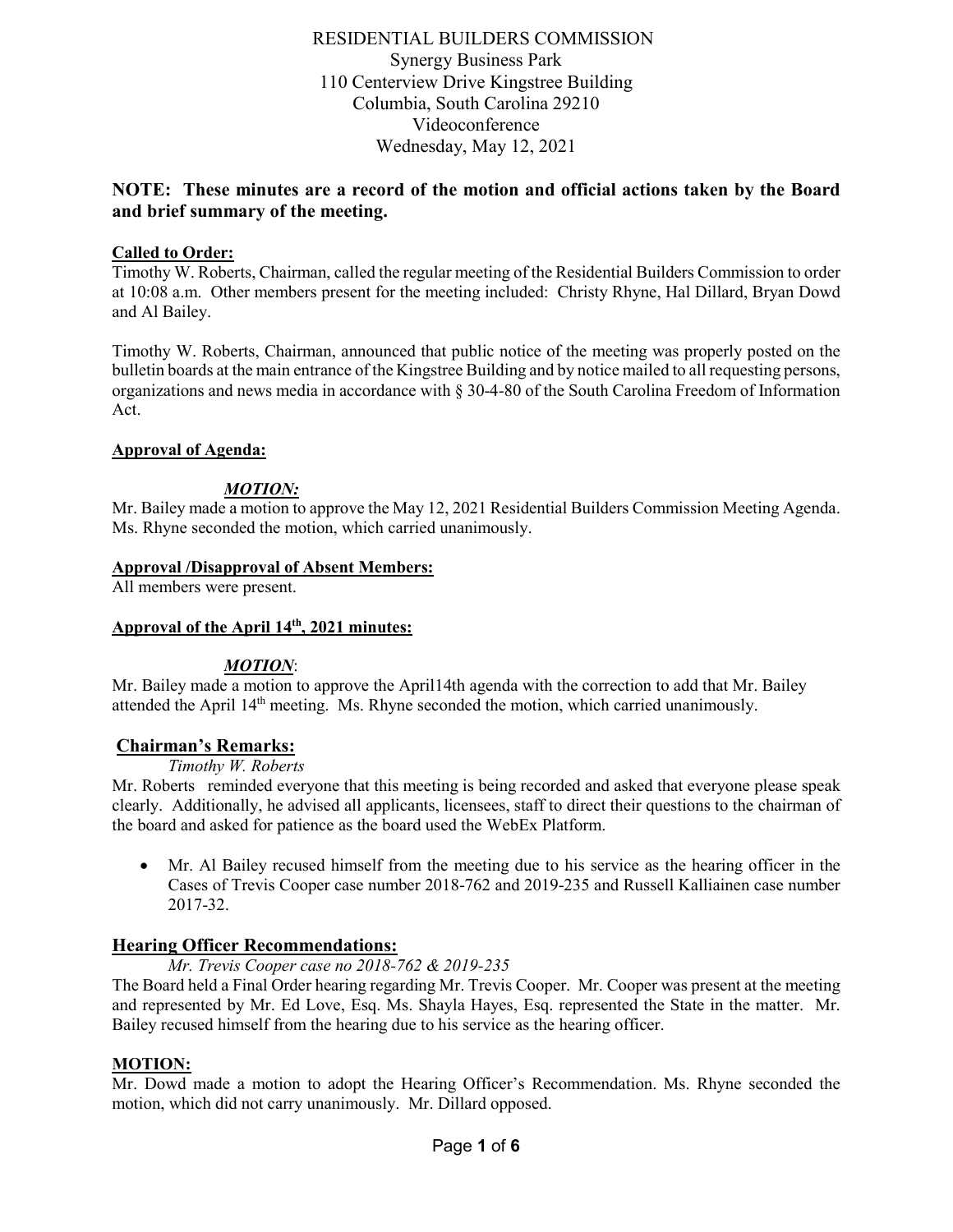#### *Mr. Russell Kallianen Case no 2017-32*

The Board held a Final Order hearing regarding Mr. Russell Kallianen. Mr. Kallianen was not present at the meeting. Mr. Charlie Gwynne, Esq. represented the State in the matter. Mr. Bailey recused himself from the hearing due to his service as the hearing officer.

## **MOTION:**

Ms. Rhyne made a motion to adopt the Hearing Officer's Recommendation. Mr. Dillard seconded the motion, which carried unanimously.

• Mr. Bailey returned to the meeting.

#### *Mr. Timothy Kallianen Case no 2018-642*

The Board held a Final Order hearing regarding Mr. Timothy Kallianen. Mr. Kallianen was not present at the meeting. Mr. Charlie Gwynne, Esq. represented the State in the matter.

#### **MOTION:**

Ms. Rhyne made a motion to adopt the Hearing Officer's Recommendation. Mr. Dillard seconded the motion, which carried unanimously.

• Mr. Timothy Roberts recused himself from meeting due to his service as the hearing officer.

*Mr. Ethan Richardson Case no 2019-168*

The Board held a Final Order hearing regarding Mr. Ethan Richardson. Mr. Richardson was not present at the meeting. Mr. Charlie Gwynne, Esq. represented the State in the matter.

#### **MOTION:**

Mr. Dowd made a motion to adopt the Hearing Officer's Recommendation. Ms. Rhyne seconded the motion, which carried unanimously.

• Mr. Roberts returned to the meeting.

#### **Initial Applications:**

*John Scalise*

The Commission held an application review regarding John Scalise. Mr. Scalise appeared before the Commission, and waived his right to counsel.

## *MOTION*:

Mr. Bailey made a motion to allow Mr. Scalise to sit for the exam. Mr. Dillard seconded the motion, which carried unanimously.

#### *Lauren Berry*

The Commission held an application review regarding Lauren Berry. Ms. Berry appeared before the Commission and waived her right to counsel. She presented a witness, Mr. Bobby Crapps Jr.

## *MOTION*:

Mr. Dillard made a motion to allow Ms. Berry to sit for the exam. Mr. Bailey seconded the motion, which carried unanimously.

#### *Charles Hearl Jr.*

The Commission held an application review regarding Charles Hearl Jr. Mr. Hearl appeared before the Commission and waived his right to counsel.

## *MOTION*: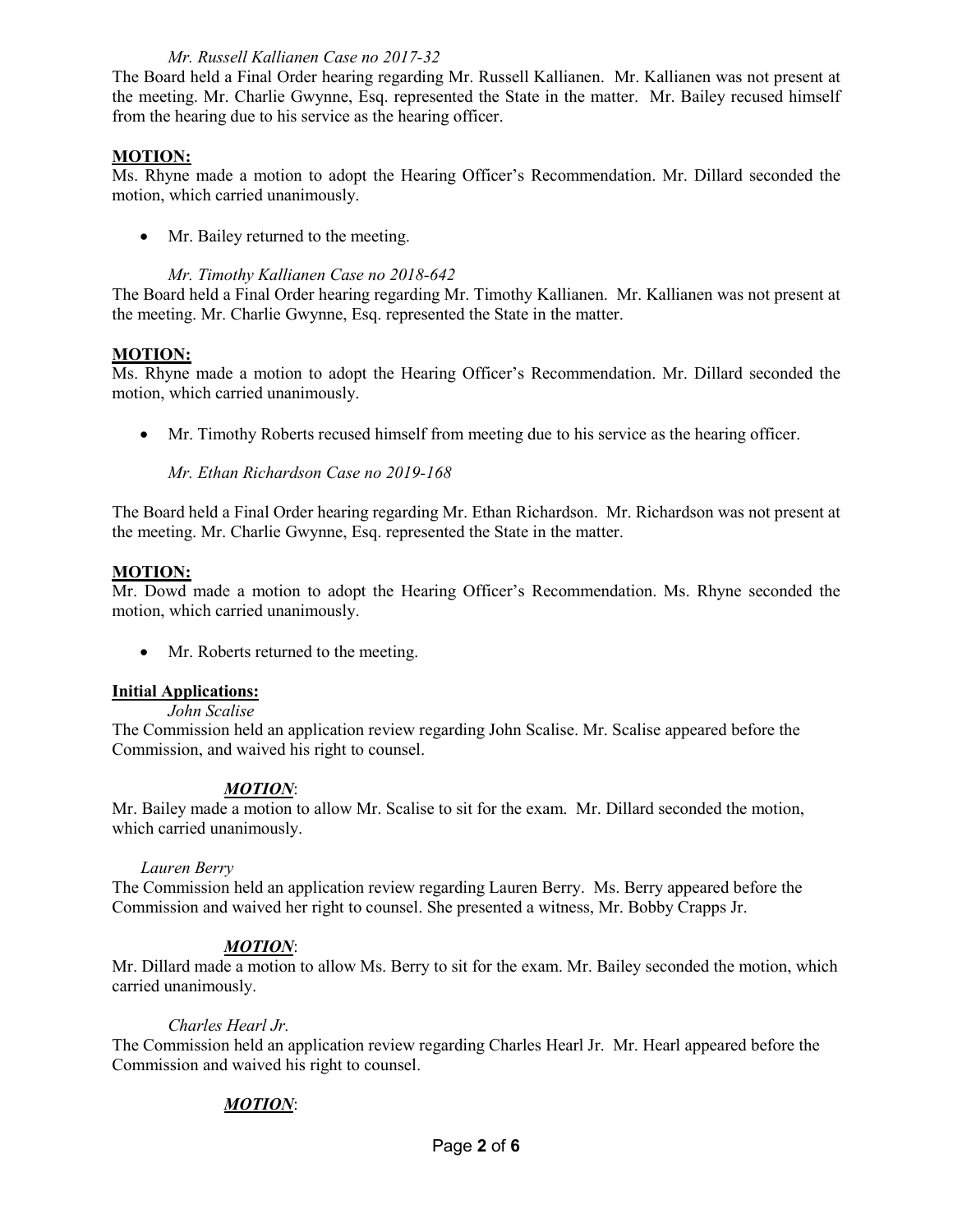Mr. Dowd made a motion to deny Mr. Hearl's request at this time due to lack of evidence of experience. Mr. Dillard seconded the motion, which carried unanimously.

#### *Corey Johnson Jr.*

The Commission held an application review regarding Corey Johnson Jr. Mr. Johnson appeared before the Commission and waived his right to counsel.

## *MOTION*:

Ms. Rhyne made a motion to enter into executive session to receive legal advice regarding Mr. Johnson's application. Mr. Dowd seconded the motion, which carried unanimously.

#### *MOTION*:

Mr. Bailey made a motion to exit executive session after receiving legal advice regarding Mr. Johnson's application. Mr. Dillard seconded the motion, which carried unanimously.

## *MOTION*:

Ms. Rhyne made a motion to allow Mr. Johnson to sit for the exam. Mr. Bailey seconded the motion, which carried unanimously.

#### *Eric Tessmann*

The Commission held an application review regarding Eric Tessman. Mr. Tessman appeared before the Commission and presented three witnesses: Mr. Joe Hoover, Mr. Eric Rodman and Rickey Merck.

#### *MOTION*:

Mr. Dillard made a motion to allow Mr. Tessman to sit for the exam. Mr. Bailey seconded the motion, which carried unanimously.

#### *Erik Warnick*

The Commission held an application review regarding Erik Warnick. Mr. Warnick appeared before the Commission and waived his right to counsel.

## *MOTION*:

Ms. Rhyne made a motion to allow Mr. Warnick to sit for the exam. Mr. Dowd seconded the motion, which carried unanimously.

#### *Charles Sumner*

The Commission held an application review regarding Charles Sumner. Mr. Sumner appeared before the Commission and waived his right to counsel.

## *MOTION*:

Mr. Dowd made a motion to allow Mr. Sumner to sit for the exam. Ms. Rhyne seconded the motion, which carried unanimously.

#### *Jason Hughes*

The Commission held an application review regarding Mr. Jason Hughes. Mr. Hughes appeared before the Commission and waived his right to counsel. He presented two witnesses, Mr. Larry Hughes and Mr. Jonathan Vroon.

## *MOTION*:

Mr. Bailey made a motion to allow Mr. Hughes to sit for the exam. Ms. Rhyne seconded the motion, which carried unanimously.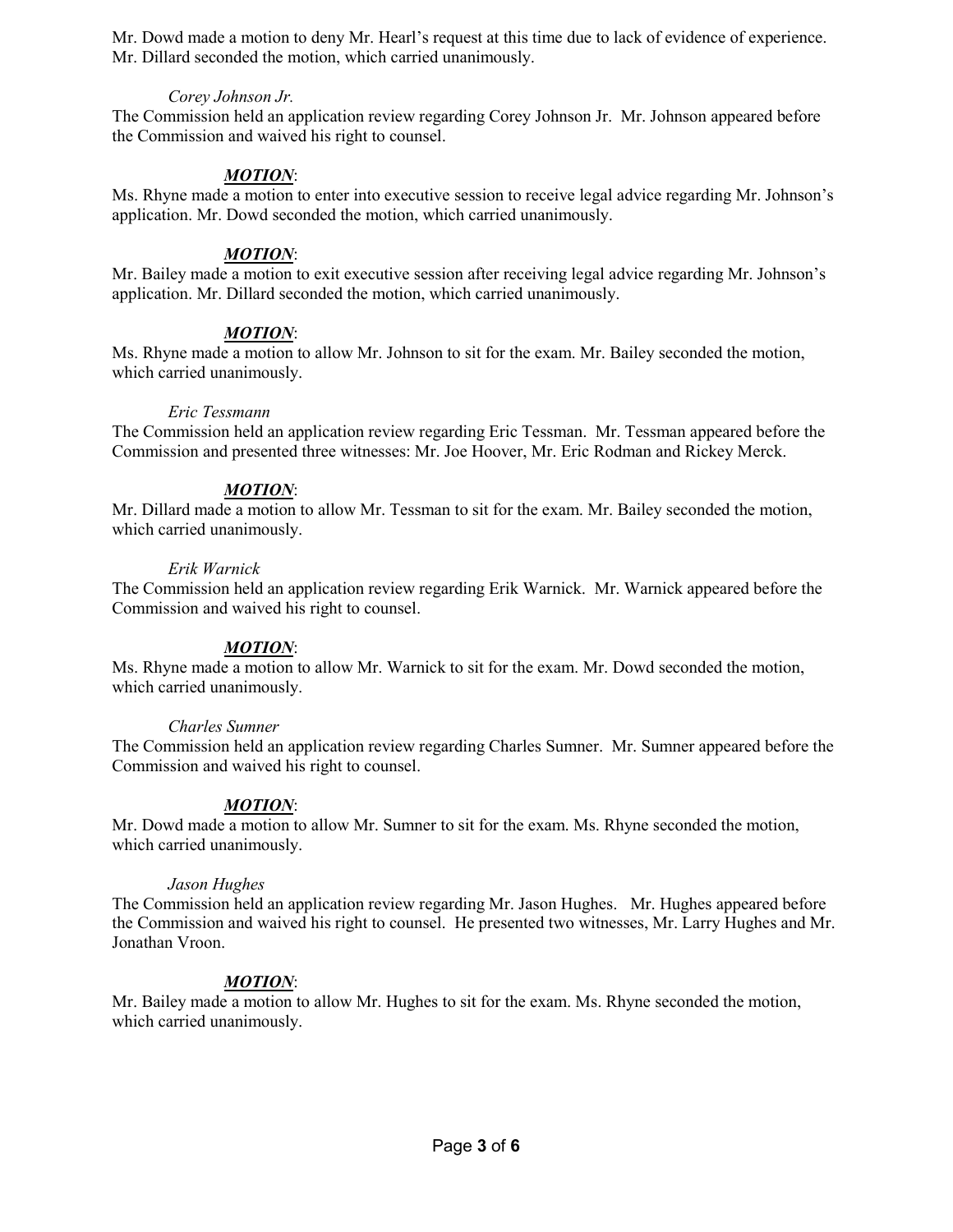#### *Pedro Garcia Jr.*

The Commission held an application review regarding Mr. Pedro Garcia Jr. Mr. Garcia appeared before the Commission and waived his right to counsel. He presented a witness, Mr. Bryan Swanner.

#### *MOTION*:

Mr. Bailey made a motion to deny Mr. Garcia's request at this time due to lack of proof of experience. Mr. Dowd seconded the motion, which carried unanimously.

#### *Jody Dupont*

The Commission held an application review regarding Mr. Jody Dupont. Mr. Dupont appeared before the Commission and waived his right to counsel.

#### *MOTION*:

Mr. Bailey made a motion to allow Mr. Dupont to sit for the exam. Mr. Dowd seconded the motion, which carried unanimously.

#### *Brian Boyter*

The Commission held an application review regarding Mr. Brian Boyter. Mr. Boyter appeared before the Commission and waived his right to counsel.

#### *MOTION*:

Mr. Dowd made a motion to enter into executive session to receive legal advice regarding the application of Mr. Boyter. Ms. Rhyne seconded the motion, which carried unanimously.

#### *MOTION*:

Mr. Dowd made a motion to exit executive session after receiving legal advice regarding the application of Mr. Boyter. Mr. Bailey seconded the motion, which carried unanimously.

#### *MOTION*:

Mr. Dowd made a motion to deny Mr. Boyter's request at this time. Ms. Rhyne seconded the motion, which carried unanimously.

#### *James Poston Jr.*

The Commission held an application review regarding Mr. James Poston Jr. Mr. Poston appeared before the Commission along with his counsel, Mr. E.B. Davis Inabit Jr. Esq.

#### *MOTION*:

Mr. Bailey made a motion to allow Mr. Poston to sit for the exam. Ms. Rhyne seconded the motion, which carried unanimously.

#### *Isaac Israel*

The Commission held an application review regarding Mr. Isaac Israel. Mr. Israel appeared before the Commission and waived his right to counsel.

#### *MOTION*:

Mr. Bailey made a motion to deny Mr. Israel's application at this time due to lack of proof of experience. Mr. Dillard seconded the motion, which carried unanimously.

#### *Jason Justice*

The Commission held an application review regarding Mr. Jason Justice. Mr. Justice appeared before the Commission and waived his right to counsel.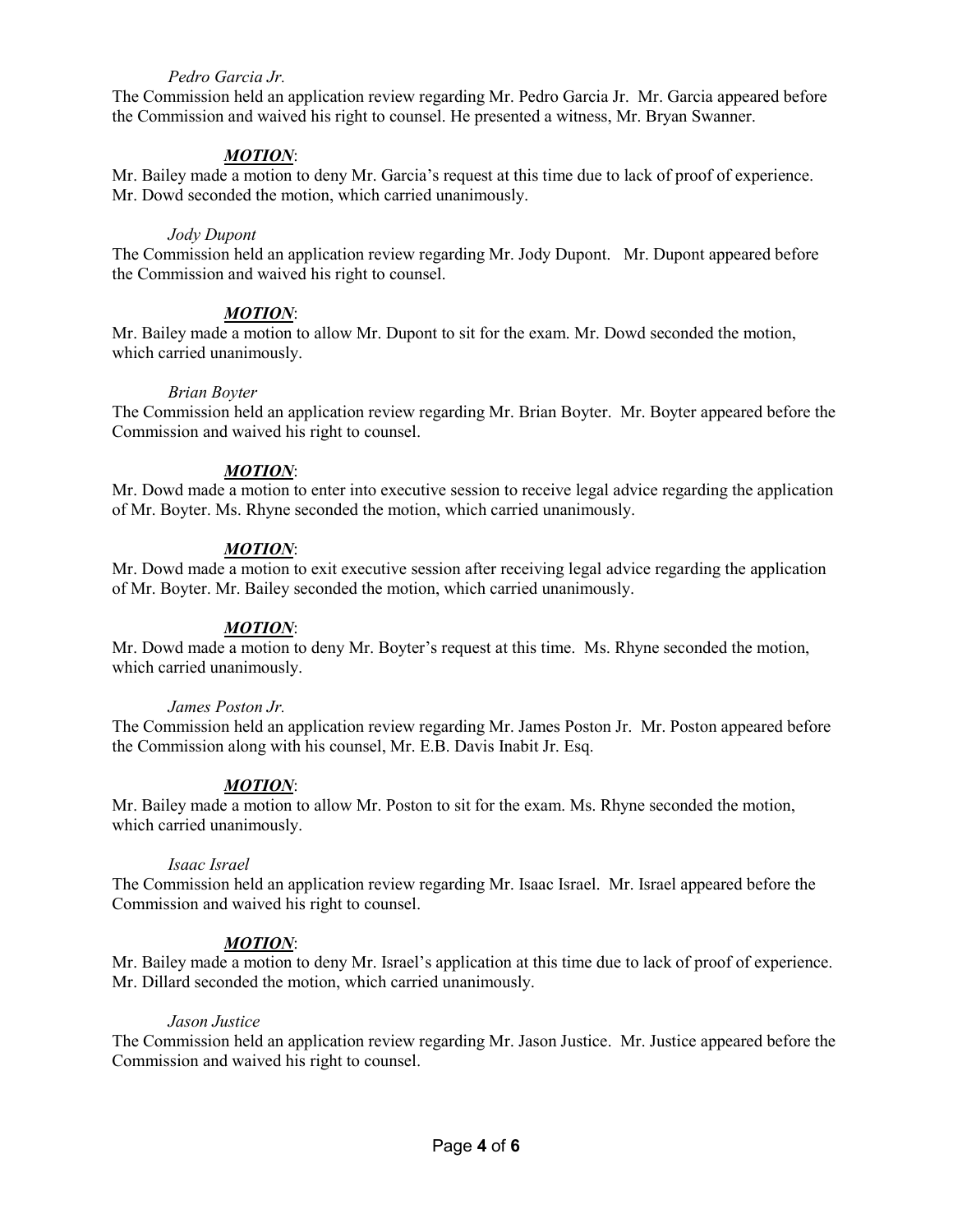## *MOTION*:

Mr. Bailey made a motion to deny Mr. Justice's request at this time due to lack of proof of experience. Mr. Dowd seconded the motion, which carried unanimously.

#### *Russell Davenport*

The Commission held an application review regarding Mr. Russell Davenport. Mr. Davenport appeared before the Commission and waived his right to counsel.

#### *MOTION*:

Mr. Dillard made a motion to allow Mr. Davenport to sit for the exam. Mr. Dowd seconded the motion, which carried unanimously.

#### **North Carolina Electrical License Exam Waiver Agreement**

Stacey Hewson, Advice Counsel, presented to the Commission for its approval an Agreement Establishing Waiver of Examination Between the SC Residential Builders Commission and the NC State Board of Examiners of Electrical Contractors with respect to the licensing of residential electrical contractors.

## *MOTION:*

Ms. Rhyne made a motion to approve the Agreement Establishing Waiver of Examination with the contingency that the North Carolina Board approved the same agreement. Mr. Bailey seconded the motion, which carried unanimously.

#### **Administrator's Remarks for Information:**

 Allison Baker, Program Coordinator for the Residential Builders Commission Ms. Baker provided the Commission with updates on the 2021 -2023 renewals for the specialty licenses and registrations. She also reminded the Commissioners that the June 9<sup>th</sup> meeting will be in person and not held on WebEx.

## **OIE Report – Mr. Todd Bond:**

*Todd Bond, Chief Investigator of OIE*

Mr. Todd Bond presented the OIE report. He reported the number of investigations as of May 12, 2021.

# **As of May 12, 2021: Complaints Received –373 Active Investigations – 269 Closed Cases –329**

#### **New Business:**

A. Recommendations of the IRC

#### *MOTION*

Mr. Bailey made a motion to approve the IRC Resolution Guidelines. Ms. Rhyne seconded the motion, which carried unanimously.

B. Resolution Guidelines

#### *MOTION*

Ms. Rhyne made a motion to approve the IRC Resolution Guidelines. Mr. Dowd seconded the motion, which carried unanimously.

#### **Old Business:**

No old Business was discussed.